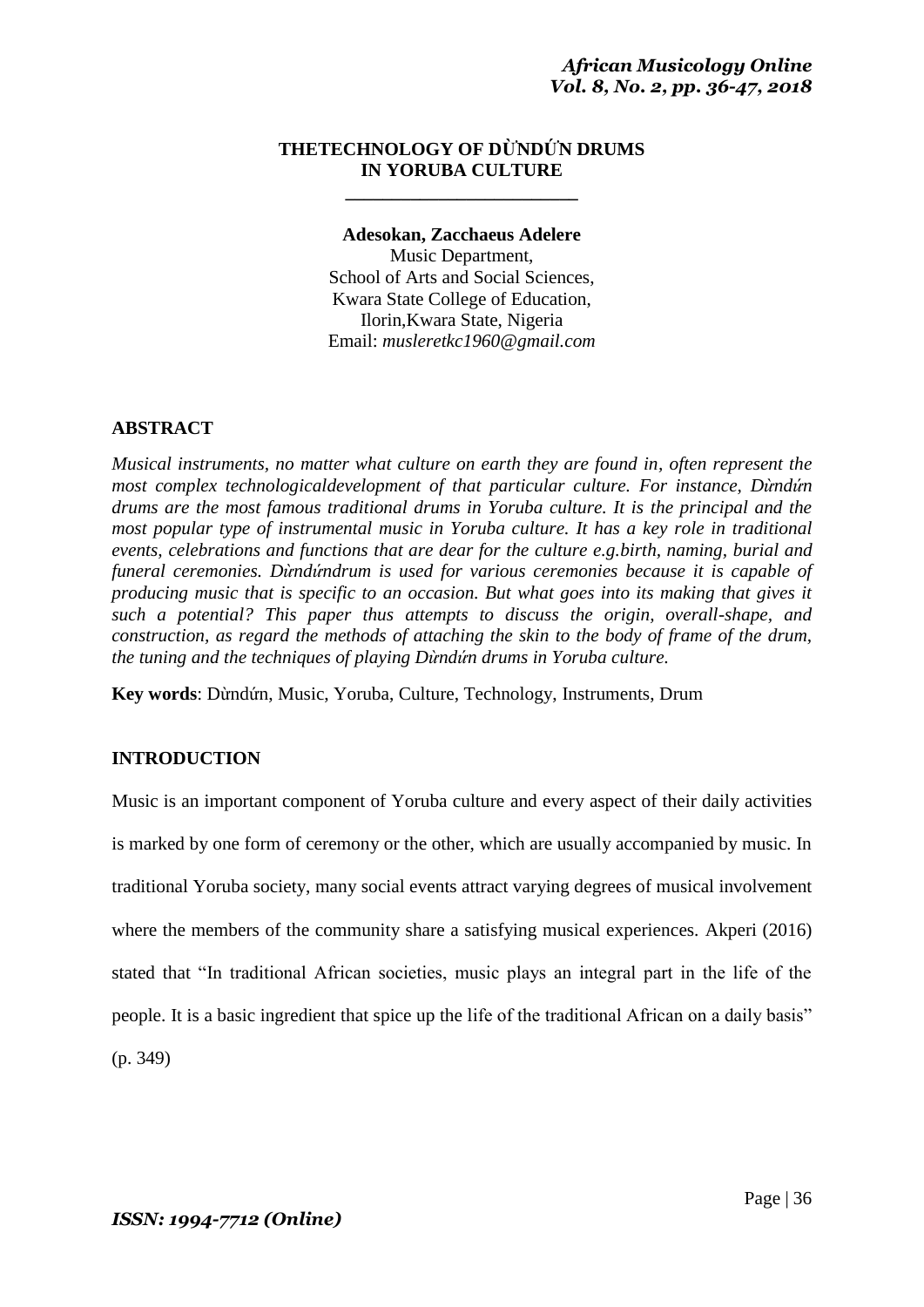Music in traditional Yoruba society is for religious, social, festival, occupational, enjoyment and ceremonies of which music is an integral part. According to Ekwueme (1983) "Music is known to play a vital part in the life of the African from cradle to the grave" (p.320).

Yoruba are naturally musical and talented traditional musicians and they posses gift of voices, knowledge of oral tradition, resourcefulness and drumming. They are masters in drumming which serve as a medium for understanding their customs, norms, values and traditions. In support of this argument, the Yoruba historian, Johnson (1921) stated that "Yorubas are recognized master-musicians; the use of drums is of great importance inYoruba culture. Drum's importance is highlydeveloped and is used for deities, religious, ceremonies, evoking the presence of a god…" (p.58).

The music of Dừndứn drums is a delight to the members of Yoruba culture. They are the commonest, prominent and popular type of instrumental music in Yoruba culture and they specialize in the art of playing it. Beier (1956) pointed out that "the fame of the Dừndứn drums, the famous talking instrument, has probably overshadowed Yoruba singing" (p.23).

The Yorubas are a people with a rich cultural heritage and their music consists of both vocal and instrumental. They use drums in religious ritual activities to invoke spirits and appease the gods. According to Chidiebere and Nnamdi (2016), "In all ages, music has been used by man to achieve different intentions. These include their application and usage in traditional festivals, naming ceremonies, birthdays, burials and other occasions that engender convivial living and merry making" (p. 409).

They praise their heroes, important figures and kings with talking drums. Omojola asserted that "In traditional Yoruba societies, musical performance are generally viewed as an integral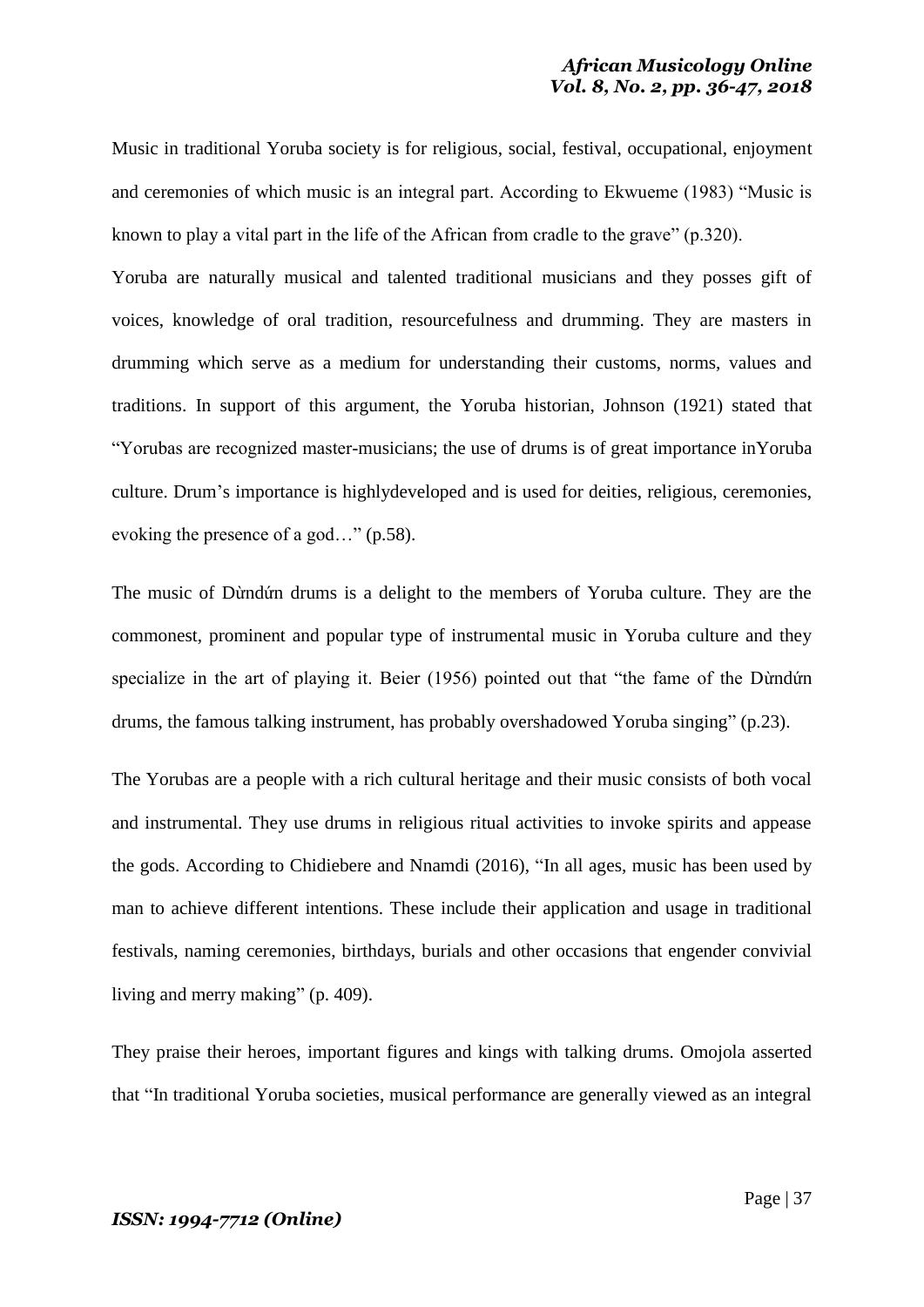to the total culture… it represents a mirror through which the Yoruba culture in its totality can be understood" (Omojola, 1990, p.121).

Drums serve as a good background for the image of the gods or spirits that is being invoked. Drums are highly developed and used for festivals, ceremonies, social, entertainment and for praising deities. The Yorubas learn how to construct, repair and speak with the instruments they have to perform upon.

### **History and Construction of Dừndứn Drums**

Among the Yorubas, there are families known for their musical talents called *Àyàn* family of drummers. They are known and recognized for Dừndứn drumming in Yoruba culture and no other family is considered to posses this type of skill. Ademola (2015) emphasized that "*Ayan* is a name used to refer to a drumming family; this family is seen as the master of the drumming art" (p.134). They are specialists who handle the instruments technically from their inborn abilities, and the technology is strictly attributed to the family's art talent.

Dừndứn drums are ancient instruments and indigenous to the original owners of the land. The tradition of these drums is age-old as evident by early writers, explorers, anthropologists and ethnomusicologists. Nketia (1954) pointed out that "musical instruments may be viewed historically in terms of origin and development, or culturally, in terms of social uses, functions, and the beliefs and values associated with them (p.234). Dừndứn drums play very important part in kinship rituals and in the celebration of religious ceremonies. They are dedicated to specific gods. Omibiyi stated that:

The first area of new instrument adoption is in court music. Early references to court music in traditional life mentioned the extensive use of big single headed barrel drums; a number of instruments such as the kakaki, long metal trumpets, Dừndứn-an hourglass pressure drum, and Kotso, a kind of pressure drum, had made theirappearance into Yoruba court ensembles (Omibiyi, 1977, p.46).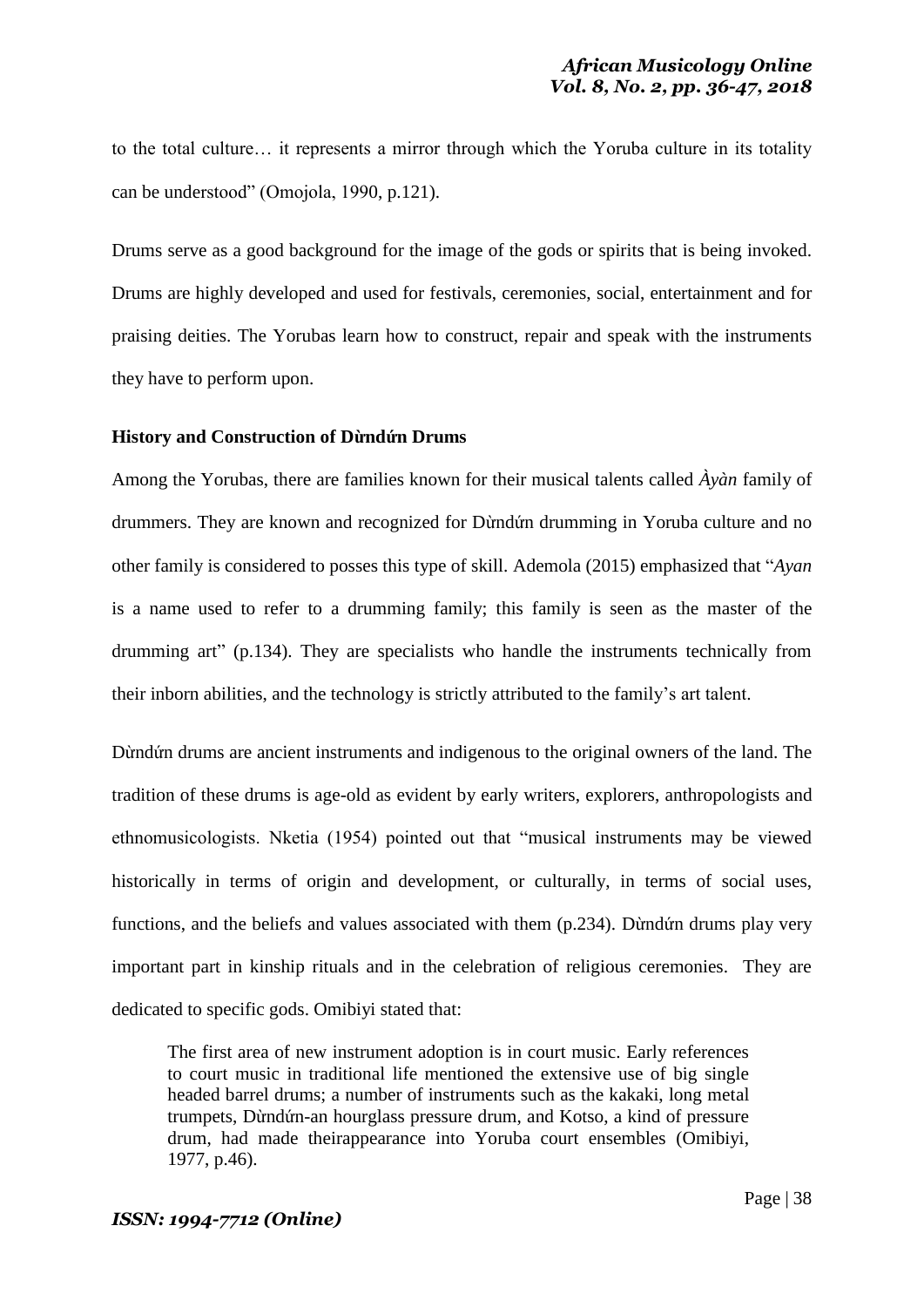Every palace in Yoruba land has a drum set in order to announce the presence, arrival and

departure of any visitor. According to Johnson:

Drummers have to attend the palace every day within certain hours, including the visiting or business hour… He pre-announces the presence of any visitor in the palace, the king may be, he can tell by the sound of the drum who has entered the courtyard before the personage is actually announced (Johnson,1921, p.58).

Account of the origin of dừndứn drums is also tied to the Yoruba creation mythology. Laoye

(Timi of Ede) opined that:

The dừndứn was first used by one whose name was Ayan, a native of Saworoin Ibarubaland, who thought some Yoruba families the art of drumming. He was so loved by his disciples that they deified him after regarded as god of music (Laoye, 1966, p.36).

Euba (1971) toohad the same sentiments regarding the Àyàn family with respect to dừndứn

drums. Hestressed that "In Ifa oral literature, dừndứn drums were the 7<sup>th</sup> kinds of drums to be

created by Àyàn, the first Yoruba drummer, afterwards, came gángan and then Kotso"

(P.180).

Another historical background of Dừndứn drums was again gathered from my own informant. Ayanwale (2016) at Oyo, who ascribed the invention of the dừndứn to the time of celebration of Berefestival (harvest home festival of the Aláàfin of Oyo) during the reign of Prince Abipa – one of the kings of Oyo Igboho or Oba Moro (the ghost catcher, who was the 4<sup>th</sup> and last king who reigned in Igboho). Adegbite (1997) viewed that "The annual festivals afford the opportunity to hear various types of music performed either vocally, with or without instrumental accompaniment or purely instrumental music such as Dừndứn, Bàtá, Ipèsè and Igbìn" (p.144).

From the foregoing discussion, it is evident that dừndứn drums are old-age set of drums in traditional Yoruba society; the technology of constructing it is hereditary and passed to them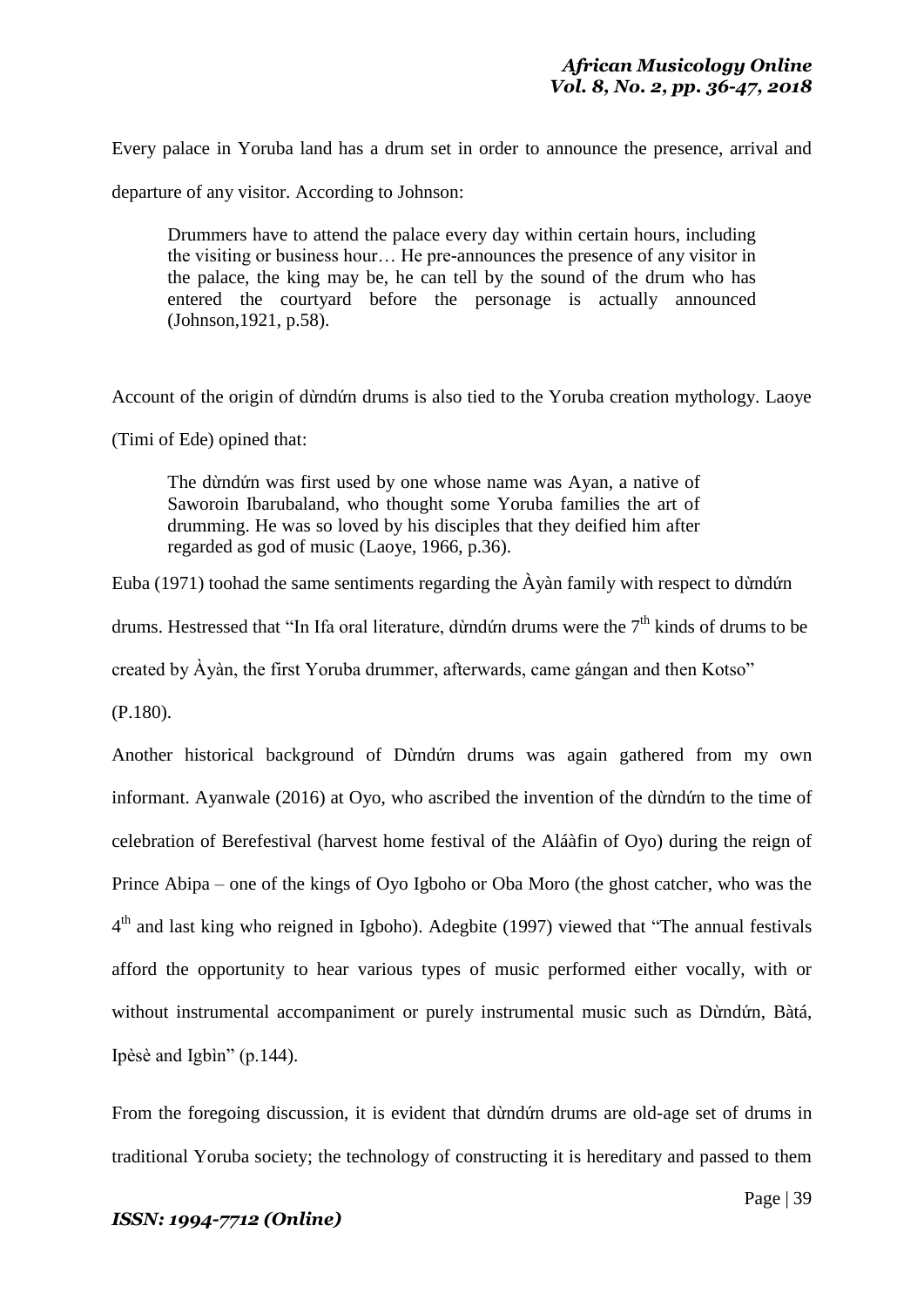by their ancestors. They are used in the palace to sing praises to kings, ancestors, and invoke spirits and religious rituals.

## **Preparation for the Construction of Dừndứn Drums**

In traditional Yoruba society, construction of Dừndứn drums touch the technical skill and thought. For building Dừndứn drums, the Àyàn who is the maker must be aware of the way sound and different pitches can be made and modified. A solution to all kinds of technical problems like increasing sound through resonators, method of attaching drum-heads, tuning, sound-hole, techniques of playing, to mention but a few, must be there. The maker must have knowledge of the materials used, and the technology and tools to work with them, shape them to the desired end. The instruments must fit into the cultural mould expected of it in the society and serve its musical and non-musical functions. Agu (2015) stated that "To decode and encoded message delivered by the talking drum or any similar instrument, knowledge of the people is prerequisite" (p. 3).

The drums must be shaped in an acceptable size and decorated with traditional patterns and produce music that is considered authentic by the society. The *Apá* tree is being cut down from the forest and a carver from *Àyàn* family puts on bell-apron and carving strap, cuts the *Apá* tree into different sizes and shapes; he peels out the back of the tree and carve in a shape of hourglass with two cones joining at the points. It is slightly hollow in the middle with a wide hole inside and carved out the two faces of single face that would be covered with animal skin. According to Omibiyi:

Leather drums are most invariably carved out of solid logs of wood and covered with skins of various animals… They occur in a wide variety of shapes, conical, cylindrical, bowl or cup-shaped and even in the shape of an hourglass, as the drum orchestra of the Yorubas... (Omibiyi, 1977, p.25).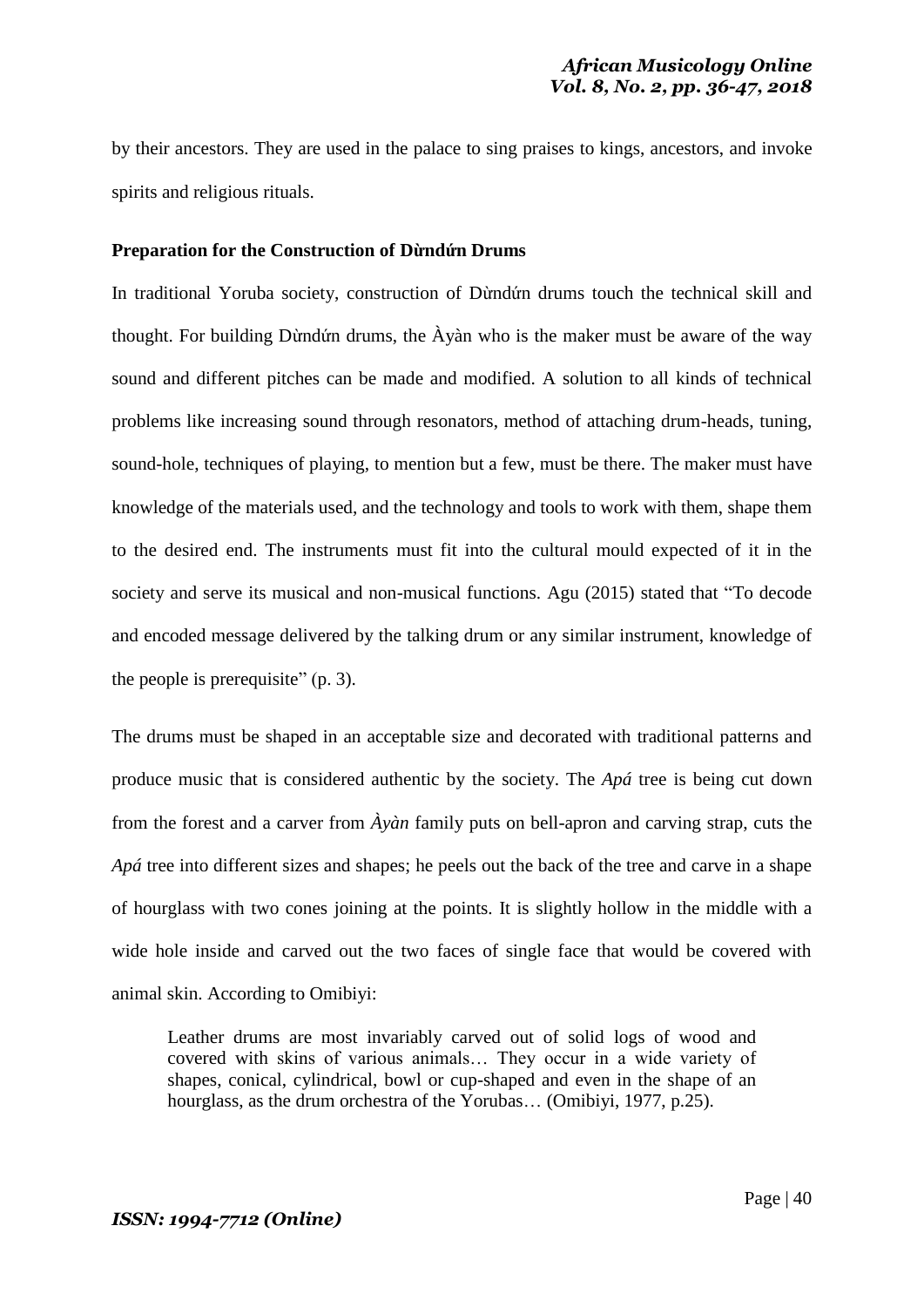The wooden frame is dried in sun. A small goat is killed and the skin removed, and soaked in water until it is soft. A creeper (tangiri) is then used to brush the hair off the goat skin.The skin is then soaked in vegetable decorations (àgbo) with ashes, and water mixed together in a big pot for five or six days, all the hair of the goat skin is scrapped off immediately and the skin is properly dried up in the sun. As soon as the skin dries up, palm oil is rubbed on the skin and a sharp knife is used to cut the skin into different sizes and shapes. The skin cut into different sizes is rolled around the leg to produce hallow cylindrical shapes. It is hanged up inside a room for a week in order to dry up properly and at the same time produce the required pitches.

#### **Construction of Dừndứn Drums**

The evolution of man has always been culture driven and the driving force has been technology. Technology can be explained as a process, product and as a mixture of process and product. The cumulative wisdom of doing or making Dừndứn drums is a process of technology, while the drum made is the product of technology.

Dừndứn drumsare an ensemble of five or six drums of the membrano-phone family. The five or six member drums of the ensemble are Ìyá-Ìlừ, gứdứgứdứ, kànàgó, keríkerí, Isáájứ and gángan. They are single and double – headed tension drums of different sizes and shapes. They have tensions through which the skin membrane can be expanded or contracted to produce sounds of different pitches. According to Akpabot (1986), "There is Dừndứn ensemble made up of five drums Ìyá-Ìlừ (mother drum), gứdứgứdứ (two-tone drum), kànàgó (high-pitch drum), keríkerí (low-pitch drum), Isáájứ (medium-pitch drum)" (p.107).

The art of constructing Dừndứn drum in Yoruba culture is hereditary - passing the skill from parents to the children. They received the training at home in order to succeed their parents.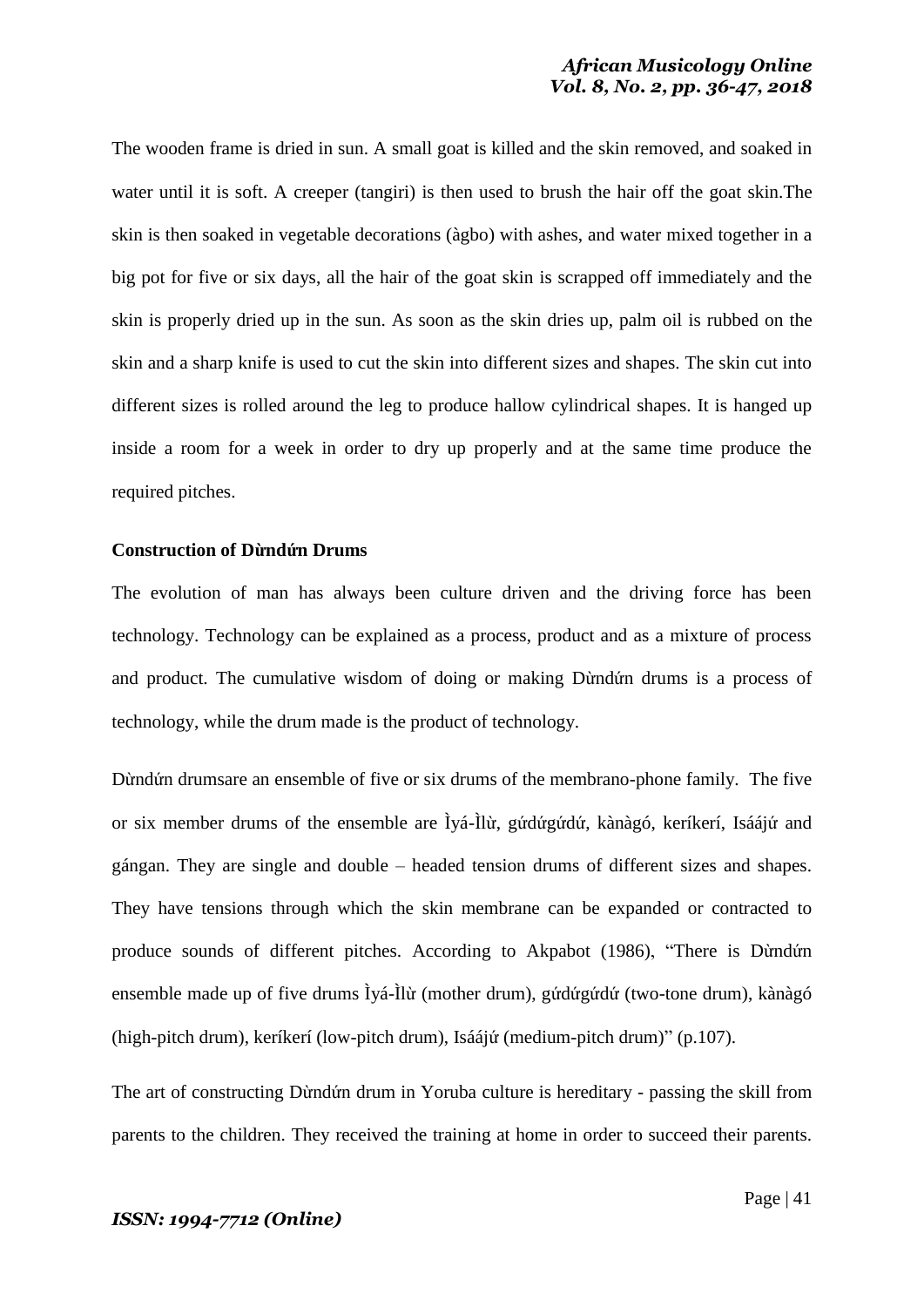They were introduced to the art of construction from birth or early age as a shared experience, born into musical families' called Àyàn and they first of all learn how to manufacture the instruments they have to perform upon, and at the same time repair the damaged ones. The decorations range from simple to complex. Omibiyi (1977) stated that "the traditional decorations vary from one drum to the other… the designs range from simple incised carvings to geometric figures, animal carvings…" (p.41).

The construction of Dừndứn drums is influenced by local natural resources as well as historical and cultural considerations. Laoye (Timi of Ede) pointed out that:

A tree nearest a roadside is used in carving out a drum, the drum will be able to imitate human tones better as it is believed that trees like human beings have ears and can hear people talk as they go along the road (Laoye, p.36).

The Yorubas strongly believe that trees that are located very close to the roadside are suitable for the construction of Dừndứn drums. They are capable of producing Yoruba tones or speeches of low, middle and high pitches. Akpabot (1986) affirmed that:

In the construction of Yoruba drum, only wood from Omo and Apa trees are used. Mythical tradition believe that wood from these two trees are used because they grew near the roadside and are able to hear humans passing-by conversing and are able to reproduce human tones ( p. 97)

The materials in constructing Dừndứn drums were of different kinds such as Igiilé (apa tree), ègì, (goat or animal skin), Osan (leather throngs), Ìlèkè (thread of cloth), Saworo (small brass bells), Ìlu (needle), Òbe (knife), Aso-Òkè (native-cloth), ide-ilu (string cord), tagiri (creaper), Òpá-Ìlù (curved stick), Ìdèlé (gum), Idá (black wax), Ìkékeré (leather strips), Àké (small axe), water, eérứ (ashes), and àgbo or vegetable decoration.

The two faces of the wooden frame are covered with skin of animal and are tied with throngs. Austin Emielu (2005) opined that "musical instruments were constructed from the materials available in the environment while training of musicians was through informal process (Emielu, 2005, p. 287). Three tick sticks of the first face of the drum stretch the leather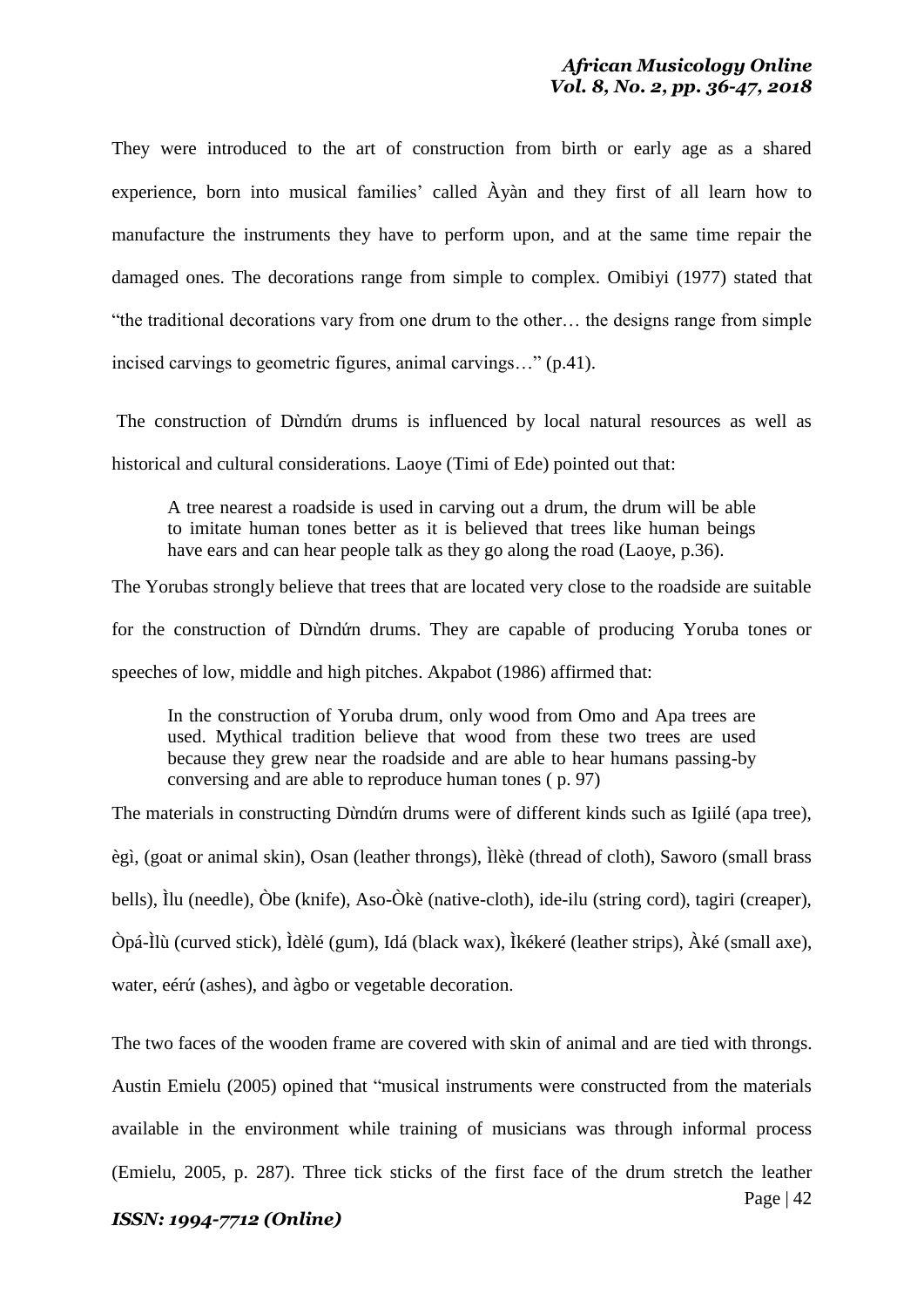throngs (osan) from the first surface to the stick inside the second surface, with the skin in the hole of a big needle (ilu) to pin the frame and the skin of a goat skin together.

The second and the third sticks would be repeated by stretching the leather strings from one circumference to the other, in order to complete the first surface round. Before getting to an end of the first surface, there is the use of a gum for the re-surface (idele). After the construction with the membrane and the leather strings, to the leather strings with the gum to the remaining skin and use a saw-blade or knife to cut the pieces of the skin, then remove the three sticks and pull the Ìtàlù, to enable it to be solid and strong.The second is then repeated as the first surface and to the Igbajứ-saworo(bells) on the first and second faces of the drum with hand of the drums (apailu). Other members of the Dừndứn orchestra such as Ìyá-Ìlừ, kànàgó, keríkerí, Isáájứ, gángan, except Gứdứgứdứuse the same technological devices. The drums are beaten with a curved stick (opá-ìlừ) and hanged on the leftShoulder of the drummer. As for Gứdứgứdứoropón, the single membrane drum is like a shallow bowl, covered with the animal skin.A piece of cloth is twisted round the frame and a sharp nail as a needle to spin the skin together with the leather strings round the wooden frame. Darius (1967) stated that "the gứdứgứdứ, a bowl-shape single membrane accompanying drum, beaten with leather throngs, is well-known member of the Dừndứn family" (p.36).The leather throngs are pulled round properly to make the drum stronger;the remaining skin is then cut.

After the construction of the drum, the bottom is covered with another skinwith three thick sticks between the piece of cloth and the skin in order to make the drum stronger.The black wax or gum (ida) in the middle of the surface of the drum, and wooden hedge at the bottom areresponsible for its pitches.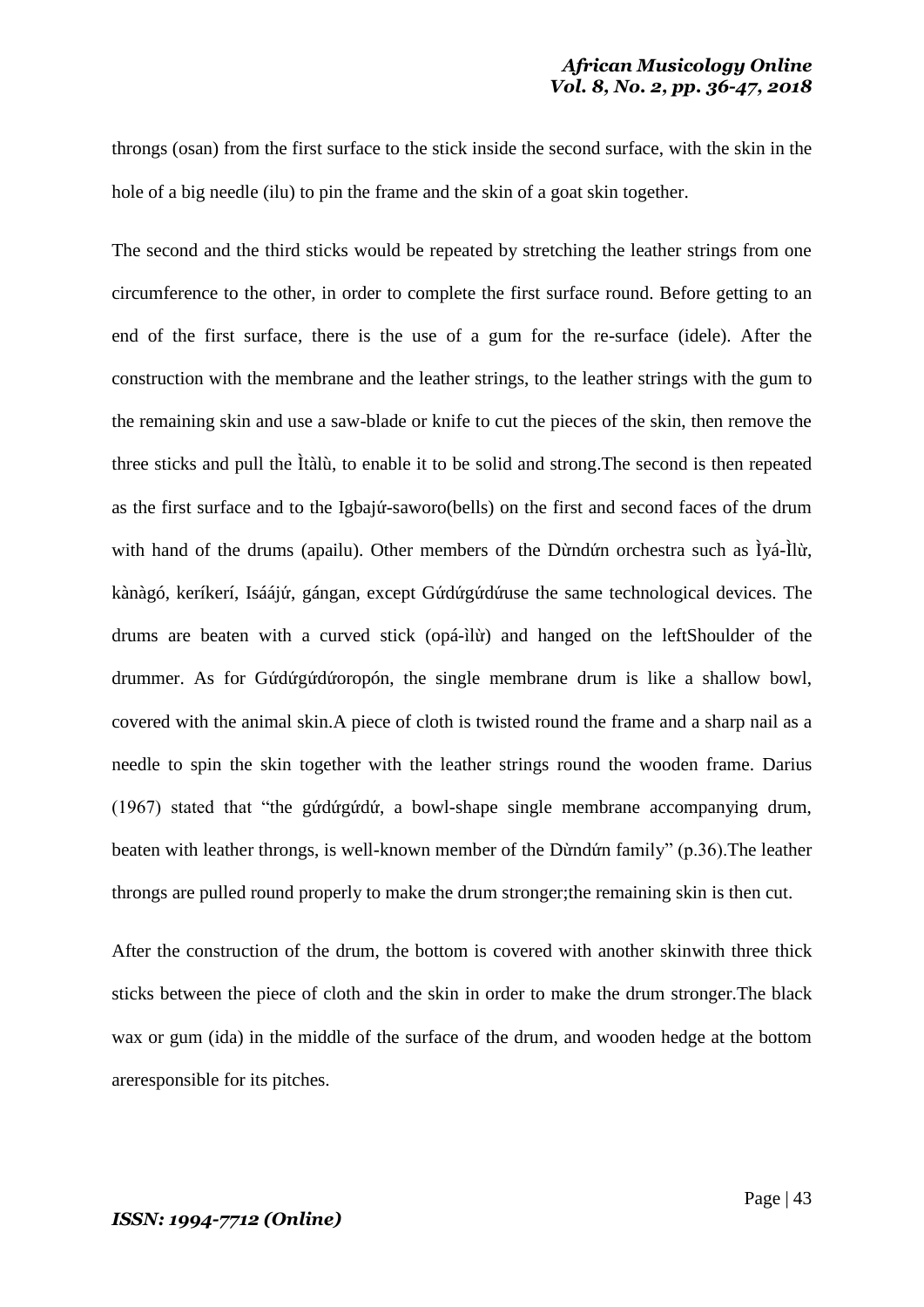## **Tuning and Playing Position of Dừndứn Drums**

The technology of drum construction is not only the over-all shape of the instrument that is important but also the attachment of the skin to the body or frame of the drum and the tuning by way of increasing or decreasing of the tension throngs of the membrane. Tuning of Dừndứn drums may be carried out by: wetting the drum head - which makes the leather softer; holding it over a fire or putting it in the sun; making the head drier, tighter, higher pitched; or by manipulating the tension throngs.

Dừndứn drums are talking drums and the drummer can interpret the language of the drum. They are capable of playing melodic rhythms and the drummer manipulates the tension throngs which the skin membranes are expanded or contracted to produce sounds of different pitches. Ojuade Jeleel observed that "the gangan drummer is vast in proverbs and Yoruba adages and is indeed a reservoir of language and knowledge as displayed through his drum beats (Ojuade, 2017, p.361).

The mother drum (ìyá-ìlù) is capable of tonal variations and speech communication. It is free to vary the pitch with glides and embellishments by manipulating the tensioning throngs with his left hand. They are tuned to the lowest, medium and highest pitches and complicated overtones. According to Adegbite (1989), "there is a belief among the Dừndứn drummers that the gứdứgứdứ has two tongues, one which is used to produce high-tone and the other which produces low-tone. The black spot is said to be responsible for the low-tone" (p.120).

All the drums in Dừndứn orchestra can be tuned and at the same time made to talk. Gứdứgứdứ, in exception, is tuned to basic pitch level higher than the other drums in the ensemble, producing high and low tones through the black iron wax (ida) which is applied to the middle of the membrane.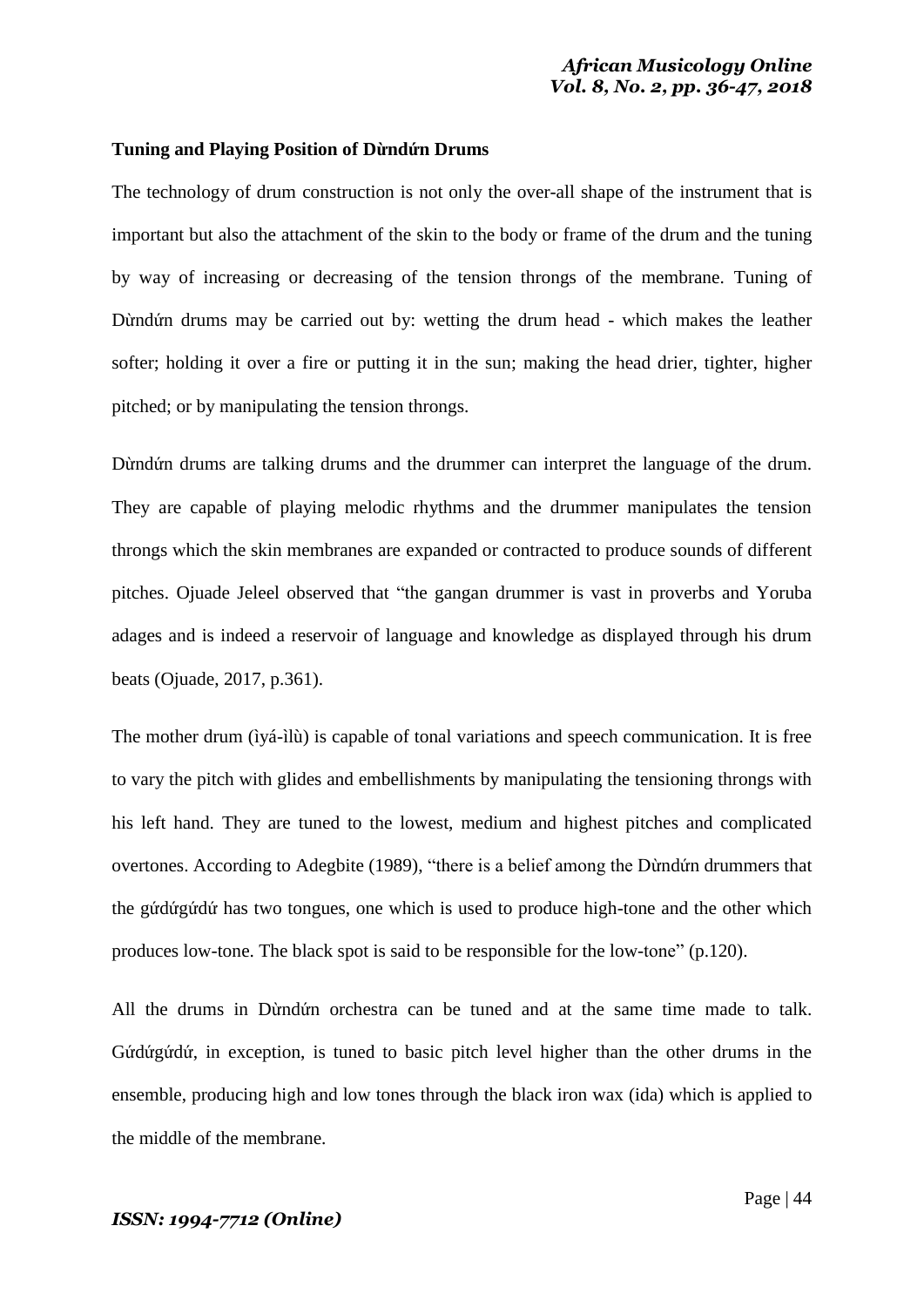Dừndứn drums except gứdứgứdứ are hanged on the left shoulder of the drummer.He uses his left elbow and left hand to press the leather throngs and drum surface and strikes the drum itself with a curved stick held in the right hand. Gứdứgứdứ is suspended from the drummer's body around the neck and place at the chest level, leaving both hands free for playing with two twisted raw-hide throngs held in each hand. They are played in standing position.

#### **CONCLUSION**

Based on the discussion, it is evident that the technology of Dừndứn drums in Yoruba culture represents continuity with the past, which gives us an opportunity of learning about present. Dừndứn drums are old instruments, which are indigenous to the original owners of Yoruba land. Merriam (1964) asserted that "drum serve as a musical instrument that could be a technique of reconstruction history of African" (p.190)

If we look at the origin, construction, tuning and playing techniques of Dừndứn drums in Yoruba culture, we would accept the fact that our fore-fathers have given us a noble art which we should improve upon. Dừndứn drums are very significant in traditional Yoruba society and are of great importance which cannot be denied or forgotten.

Based on the discussion that have revealed the vital place of Dừndứn drums in the Yoruba culture, the construction of Dừndứn drums must therefore be studied and documented for posterity. Noteworthy, is how much time and trouble it involves in acquiring the skill and learninghow to speak with the instruments, an essential aspect that must not be lost to the western technology.

Dừndứn drummer is a professional and is recognized and considered a master of drumming by the way he handles and manipulates the drum. He plays a major part at funerals, installations, memorials, rituals, praise, dances and many others.The drummers are creative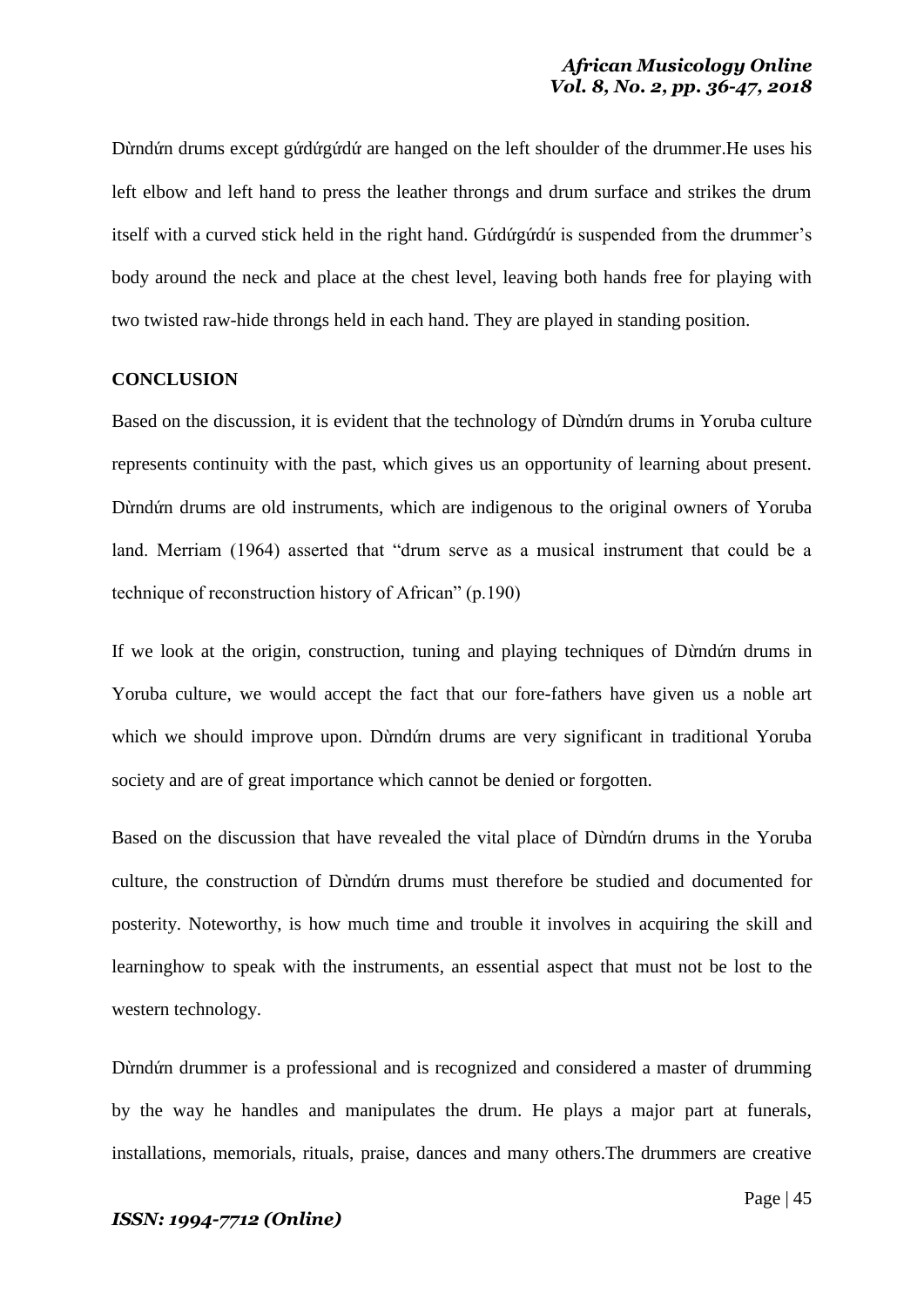artists and as long as they continue to practice this noble art through its preservation, the art is assured.

# **REFERENCES**

- Adegbite, A. (1989). Symbolism in Traditional Yoruba Musical Practice. *Journal of Theory and Research in Education* (IJOTRE) *2*(1), 120.
- Adegbite, A. (1997). Change and Continuity in Yoruba Socio-religious Music.In O. Bode (ed.), *Music and Social Dynamics in Nigeria* (p.144). University of Ilorin: Department of the Performing Arts.
- Ademola, O. A. (2015).Roles of the Master Instrumentalist in Yoruba Traditional Music Performance: A Survey of Apepe of Ikenne-Remo. *Journal of Nigerian music education, 5*(7), 134.
- Agu, D. C. (2015). The Application of Indigenous Knowledge System in Music Education and Practice in Nigeria: A MostValuable Option. *Journal of Nigerian music education,5*(7), 3.
- Akpabot, S.E. (1986). *Foundation of Nigerian Traditional Music*.Ibadan: Spectrum Books Ltd.
- Akperi, Y. A. (2016). The Challenges of Globalization and Culture in Formulating Philosophies of Music Programmes.In E. E. Kenneth, b. Benedict, S. O. Ikibe (eds.), *Music Scholarship, Culture and Performance Challenges in 21st Century Africa*: *A Critical Resource Book.* Lagos: EmurobomeIdolor, Bahiti& Dalila Publishers.
- Ayanwale, A. (2016). Oral Interview with the Head of the Dundun Drummers in Oyo, Oyo State.
- Beier, H.U. (1956). Yoruba Vocal Music. *African Music, 1* (3).
- Chidiebere, S. E.,& Nnamdi, M. (2016). Understanding the Role of Music in Theatre Productions. In E. E. Kenneth, b. Benedict, S. O. Ikibe (eds.),*Music Scholarship, Culture and Performance Challenges in 21st Century Africa*:*A Critical Resource Book*(P. 409)*.*Lagos: EmurobomeIdolor, Bahiti& Dalila Publishers.
- Darius, L.E.C. (1967). Style in Yoruba Music.*Ibadan,* (24) 33-39.
- Ekwueme,L. (1983).Nigeria Music since Independence:TheEconomic and Social Development in Nigeria. M. O.Kayode, & Y. B. Usman (eds.), *Proceedings of the National Conference in Nigeria sinceIndependence* (p. 320). Zaria, Nigeria.